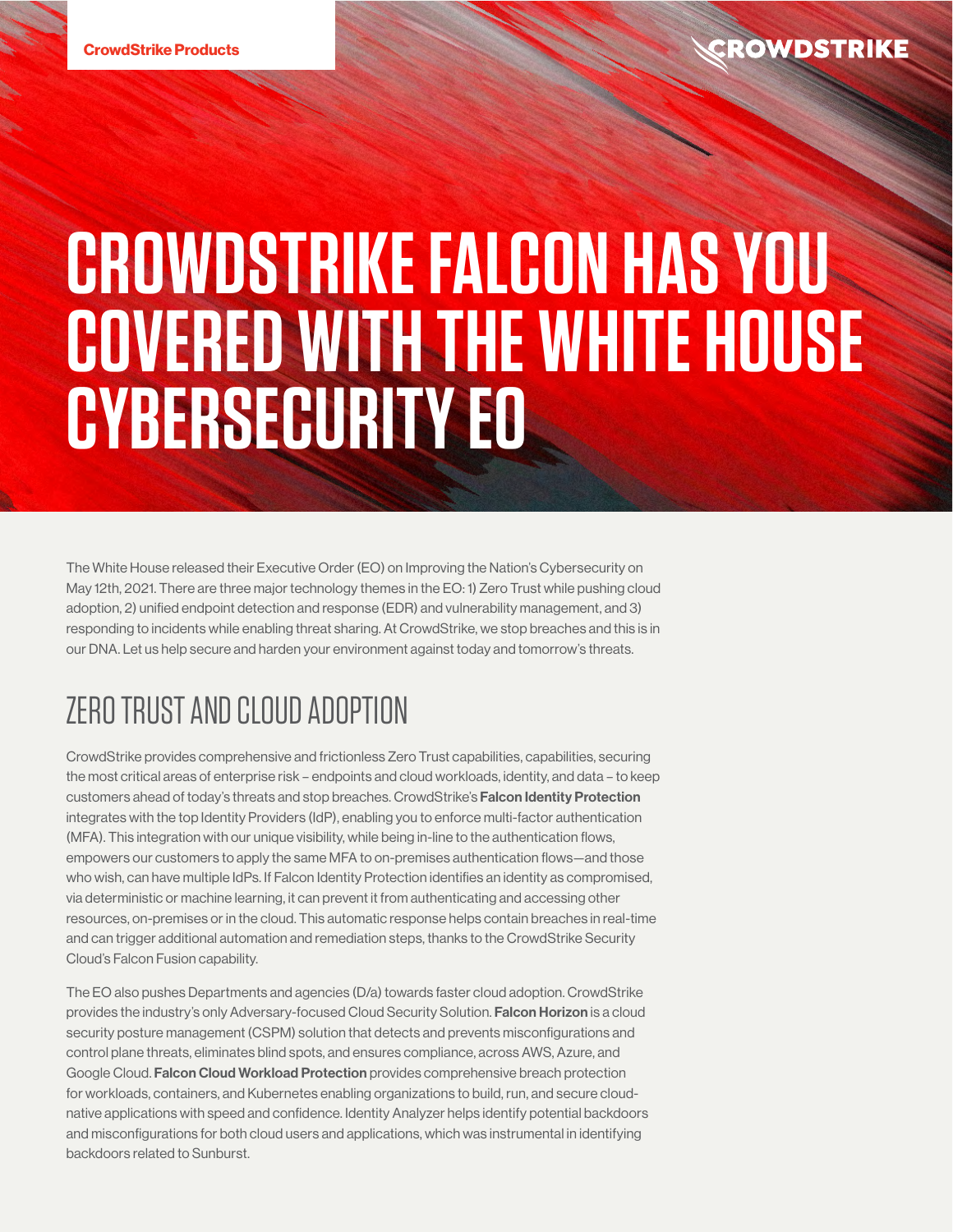In addition to providing best-of-breed EDR, Falcon Endpoint Protection continuously calculates a Zero Trust Assessment score for Windows and Mac. Through integrations with Secure Access Service Edge (SASE), IdPs and other vendors can use this score to evaluate if they should allow an action. For example, without the Falcon Agent or with a low device score, the SASE can block traffic from accessing its intended destination, keeping internal and cloud resources secure.



Figure 1: CrowdStrike's Zero Trust eXtended (ZTX) platform uniquely integrates its best-of-breed products to maximize visibility and control for our customer's digital estates while enabling external integrations and automation to further their Zero Trust Architecture.

### UNIFIED ENDPOINT DETECTION AND RESPONSE AND VULNERABILITY MANAGEMENT

CrowdStrike Falcon Endpoint Protection Platform (EPP) provides unified protection, delivered from the cloud, with cutting edge and real-time machine learning applied at both the device and the cloud. It has the industry's best feature parity across Windows, Mac and Linux. It has better feature parity across Windows 10 build versions compared to even the Windows 10 vendor, providing device control and firewall management capabilities to all Windows clients. Falcon Endpoint Protection continues to get the highest ratings from Gartner, Forrester and MITRE, thanks to our unique focus on Indicators-of-Attack (IOA) vs solely Indicators-of-Compromise (IOCs). This helps detect and prevent never-before-seen attacks such as Sunspot, with highconfidence. In addition, Falcon X is an automated threat intelligence solution that augments SOC and Incident Response teams with built-in adversary intelligence to help your organization get ahead of the attacker's next move.

Included in EPP is **Falcon Spotlight**, Falcon Spotlight is a scanless vulnerability management solution that provides real-time visibility across your enterprise. Spotlight enumerates common vulnerabilities and exposures (CVEs) all with the same agent while prioritizing vulnerabilities based on prevalence and availability as seen in the wild. Vulnerabilities being exploited in the wild should take precedence. With "one-click patching", customers can deploy Windows Update patches to specific hosts, enabling customers to identify and patch in a single console.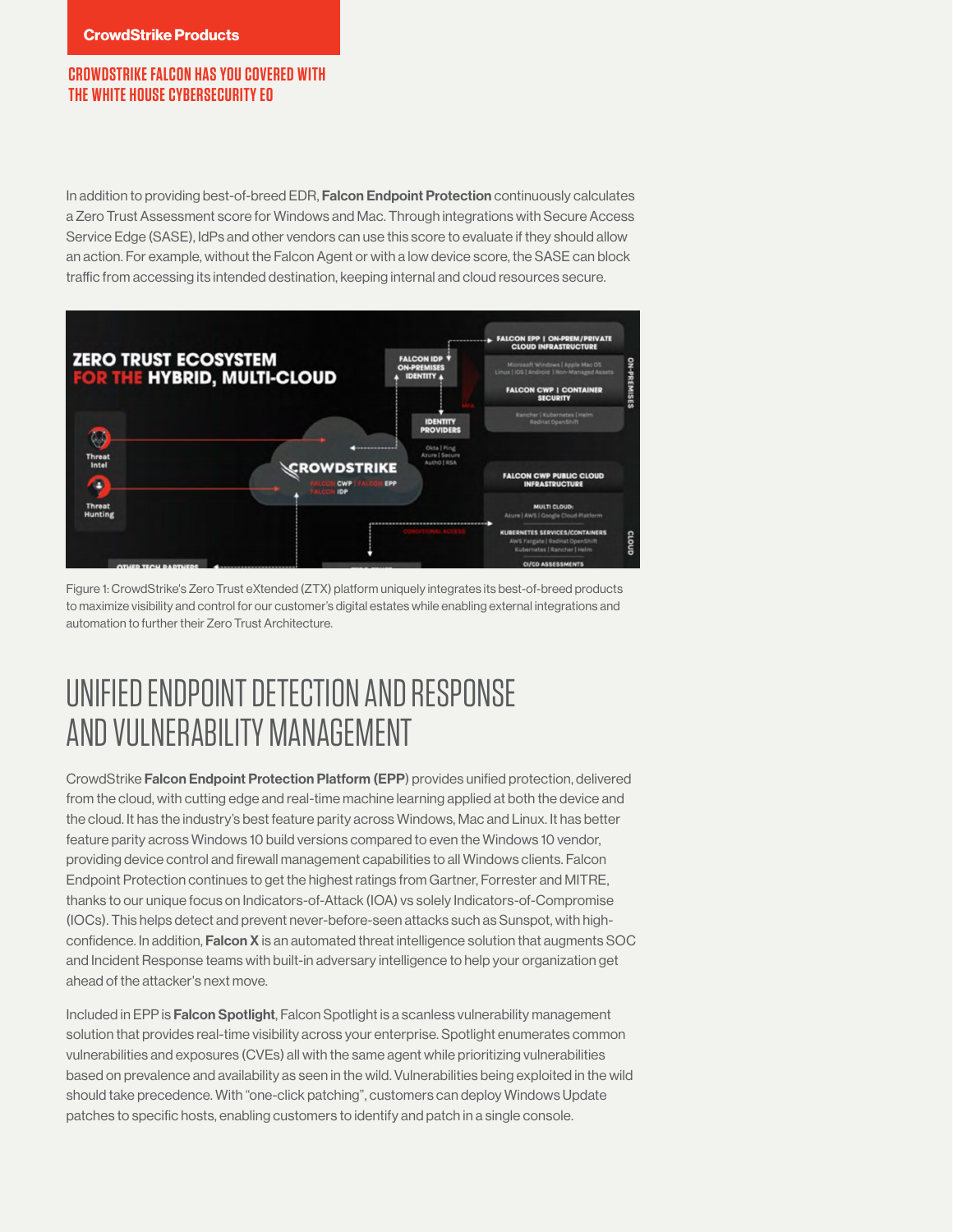### RESPONDING TO INCIDENTS AND ENABLING THREAT SHARING

CrowdStrike provides unrivaled visibility and protection across the most critical areas of enterprise risk – endpoints and cloud workloads, identity, and data. With Falcon X, customers can leverage the Indicator Graph to visually see attackers, attacks and observables on their endpoints. This extends to intel from the dark web via Falcon X Recon. This leads to marketleading visibility, decreasing the time-to-triage and respond. Unlike other vendors, raw Threat Intel can be applied to other vendors' data such as network appliances.



Figure 2: CrowdStrike Falcon X's Indicator Graph, enabling customers to visualize the relationship of IOCs, adversaries and your endpoints.

Falcon Fusion and Real Time Response enable customers to interact with devices and drive automation to speed and enhance investigation and remediation steps. CrowdStrike's Services can provide support, as needed to develop Incident Response (IR) Playbooks while aiding investigations and performing proactive security assessments. CrowdStrike's IR services are National Security Agency (NSA) certified for the National Security Cyber Assistance Program (NSCAP).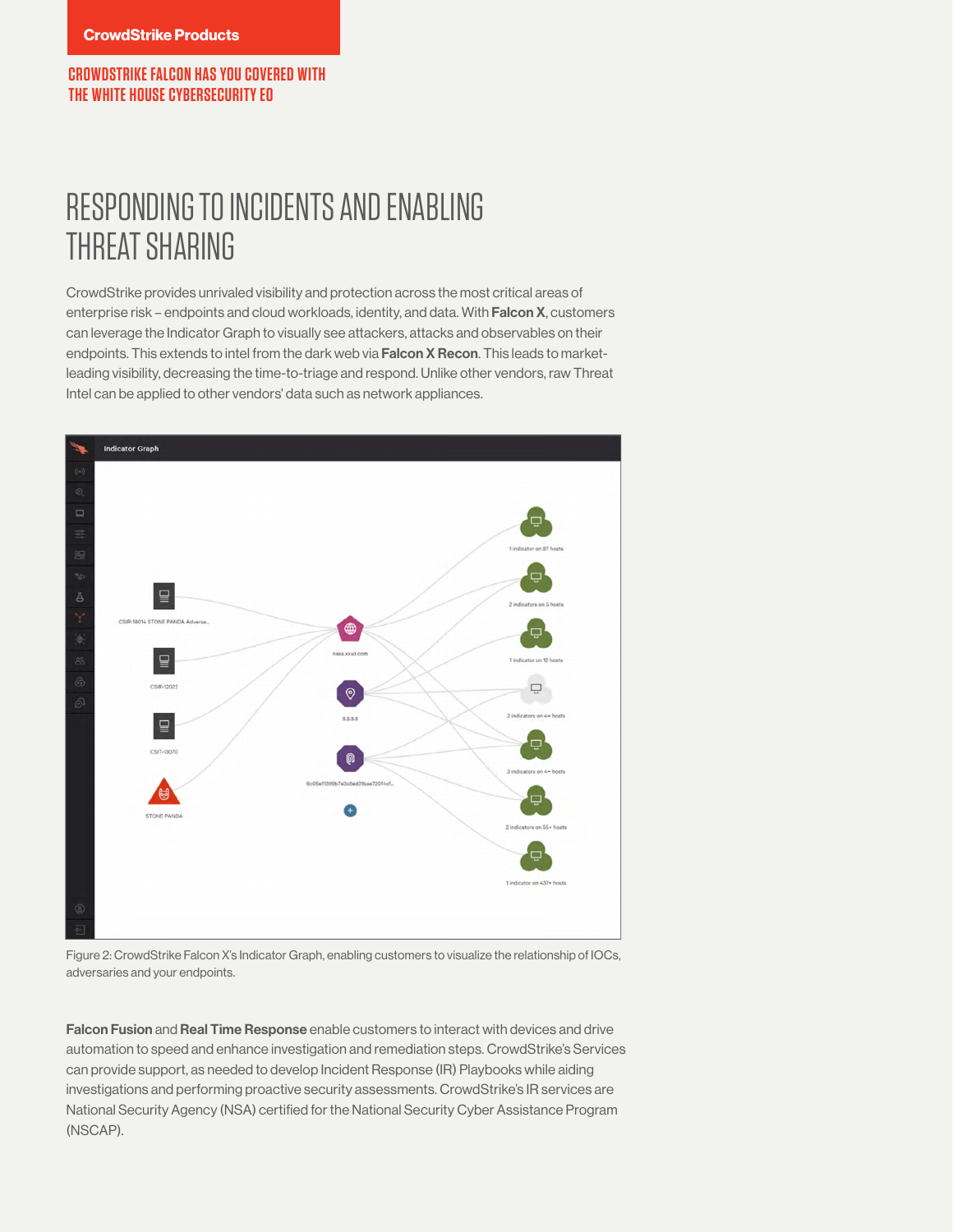Since CrowdStrike was built with complex organizational environments in mind, our customers can remain empowered with complex role-based access controls (RBAC), across environments, without the need for a SIEM. This means built-in roll-up reporting, faster incident response and recovery efforts. For our most critical public sector customers, with best-of-breed technologies at your fingertips, it means mission resiliency in the face of a capable cyber adversary. Threat sharing is enabled via APIs and can be automated via complex workflows internally on the CrowdStrike platform or externally via the SIEM or SOAR of your choosing.

| <b>Section</b>                                                                                                                                          | <b>CrowdStrike</b>                                                                                                                                                                                                                                                                                                                                                                                                                                                                                                                                                                                                                                                                                                                                                                                                                                                                                                                                                                                                                                                                                                                                                                                                                                                                                                                                                                                                                   |
|---------------------------------------------------------------------------------------------------------------------------------------------------------|--------------------------------------------------------------------------------------------------------------------------------------------------------------------------------------------------------------------------------------------------------------------------------------------------------------------------------------------------------------------------------------------------------------------------------------------------------------------------------------------------------------------------------------------------------------------------------------------------------------------------------------------------------------------------------------------------------------------------------------------------------------------------------------------------------------------------------------------------------------------------------------------------------------------------------------------------------------------------------------------------------------------------------------------------------------------------------------------------------------------------------------------------------------------------------------------------------------------------------------------------------------------------------------------------------------------------------------------------------------------------------------------------------------------------------------|
| Section 2: Removing<br><b>Barriers to Sharing</b><br><b>Threat Information</b>                                                                          | <b>Falcon X</b> Sandbox can detonate potential malcode with customized OS configurations. Any threats and all observables<br>can be outputted in industry acceptable formats, including: TAXII, STIX, MAEC, CSV, JSON. Furthermore, the entire<br>CrowdStrike Falcon Security Cloud has industry-leading APIs, which Falcon Fusion further enables via orchestration,<br>automation and tagging to enable Security Operations Center (SOC) to meet the demand.                                                                                                                                                                                                                                                                                                                                                                                                                                                                                                                                                                                                                                                                                                                                                                                                                                                                                                                                                                       |
| Section 3: Modernizing<br><b>Federal Government</b><br>Cybersecurity                                                                                    | CrowdStrike's Falcon Platform includes multiple facets of Zero Trust, focused on device security (Falcon Endpoint<br>Protection) and hygiene, identity (Falcon Identity Protection; on-premises and cloud) security and risk-scores and<br>cloud-security across the leading Cloud Service Providers. In addition, CrowdStrike can build comprehensive automation<br>workflows to quarantine and remediate threats thanks to <b>Falcon Fusion</b> while providing all raw data, to any destination,<br>thanks to <b>Falcon Data Replicator</b> . CrowdStrike is the only security company with either device or Identity security products<br>that integrates into multiple best-of-breed vendors, including SASE and Identity Providers—and we do this for both our<br>Device (Falcon Endpoint Protection) and Identity (Falcon Identity Protection) products. It's also the only company which<br>can apply 2FA to on-premises authentication flows, finally giving you more control over Service Accounts and IT/Security<br>Administrators (i.e., PowerShell, WMI, etc.). Falcon Cloud Workload Protection helps secure customers clouds, by<br>measuring Cloud Security Posture Management (CSPM) as well as against run-time attacks. This can be integrated into Cl/<br>CD pipelines to help secure DevSecOps practices. It can also be integrated into the Cloud Service to ensure all machines<br>have CrowdStrike's agent. |
| Section 4: Enhancing<br>Software Supply Chain<br>Security                                                                                               | CrowdStrike is committed to government standards and authorizations to help secure its most critical customers.<br>CrowdStrike is committed to Cybersecurity Maturity Model Certification (CMMC), to help secure the Defense Industrial<br>Base (DIB) and the Federal Governments supply chain. CrowdStrike was one of the first FedRAMP authorized clouds and<br>maintains its FedRAMP authorized status.                                                                                                                                                                                                                                                                                                                                                                                                                                                                                                                                                                                                                                                                                                                                                                                                                                                                                                                                                                                                                           |
| Section 6:<br>Standardizing<br>the Federal<br>Government's<br>Playbook for<br>Responding to<br>Cybersecurity<br>Vulnerabilities and<br><b>Incidents</b> | Falcon Endpoint Protection includes Falcon Spotlight, Falcon Spotlight, a scanless vulnerability management solution<br>that provides real-time visibility across the enterprise, including Mac and Windows environments, using the same light-weight<br>Falcon agent. In addition, it prioritizes vulnerabilities not just based on CVSS (critically) score, but also exploitability-likelihood;<br>vulnerabilities which are actively exploited in the wild or have proof-of-concept code in the wild should be prioritized against<br>those which don't. In addition, through Falcon Fusion, customers can standardize on orchestration and automation,<br>triggered by both CrowdStrike and non-CrowdStrike solutions, to aid operations, track and tag investigations, measure time<br>to respond and remediate, challenge and ask. With <b>Falcon X</b> , customers can accelerate alert triage and response, and with<br>raw Threat Intelligence, get ahead of eCrime and nation-state actors.                                                                                                                                                                                                                                                                                                                                                                                                                                |
| Section 7: Improving<br>Detection of<br>Cybersecurity<br>Vulnerabilities and<br>Incidents on Federal<br><b>Government Networks</b>                      | CrowdStrike continues to be identified as the industry-leading best-of-breed company providing Endpoint Detection and<br>Response capabilities by both Forrester and Gartner. Falcon Endpoint Protection leads the market in agent performance<br>and feature parity across operating systems. In addition, it has industry leading feature parity across Windows operating<br>system—only requiring its customers to update the ~40mb agent vs the entire Operating System, without ever requiring<br>a reboot. It's attention to operational feasibility in complex organizations provides a frictionless solution for even complex<br>organizations and role-based-access control (RBAC) requirements. The Falcon Platform is underpinned by the CrowdStrike<br>Security Cloud, one of the world's largest unified, threat-centric data fabrics. The Security Cloud correlates trillions of<br>security events per day with indicators of attack, the industry's leading threat intelligence and enterprise telemetry from<br>across customer endpoints, workloads, identities, DevOps, IT assets and configurations.<br>Using cloud-scale AI and machine learning, the CrowdStrike Security Cloud creates actionable data, identifies shifts in<br>adversarial tactics, and maps tradecraft in the patented Threat Graph to automatically prevent threats in real time across<br>CrowdStrike's global customer base.             |
| Section 8: Improving<br>the Federal<br>Government's<br>Investigation<br>and Remediation<br>Capabilities                                                 | CrowdStrike has unparalleled visibility on the Endpoint and Identity-plane while providing run-time security in the cloud.<br>All of this data is more comprehensive than traditional logging, which is vastly insecure and can usually be disabled leaving<br>defender's blind. With CrowdStrike's Falcon Data Replicator, we do not keep your data hostage nor do we charge by<br>storage costs. Optionally, with Humio's industry-leading index-free logging capability, collecting, analyzing and automating<br>from other datasets (i.e., Network Operations (NETOPS) data) in the spirit of eXtended Detection and Response (XDR) is<br>possible with CrowdStrike.                                                                                                                                                                                                                                                                                                                                                                                                                                                                                                                                                                                                                                                                                                                                                             |